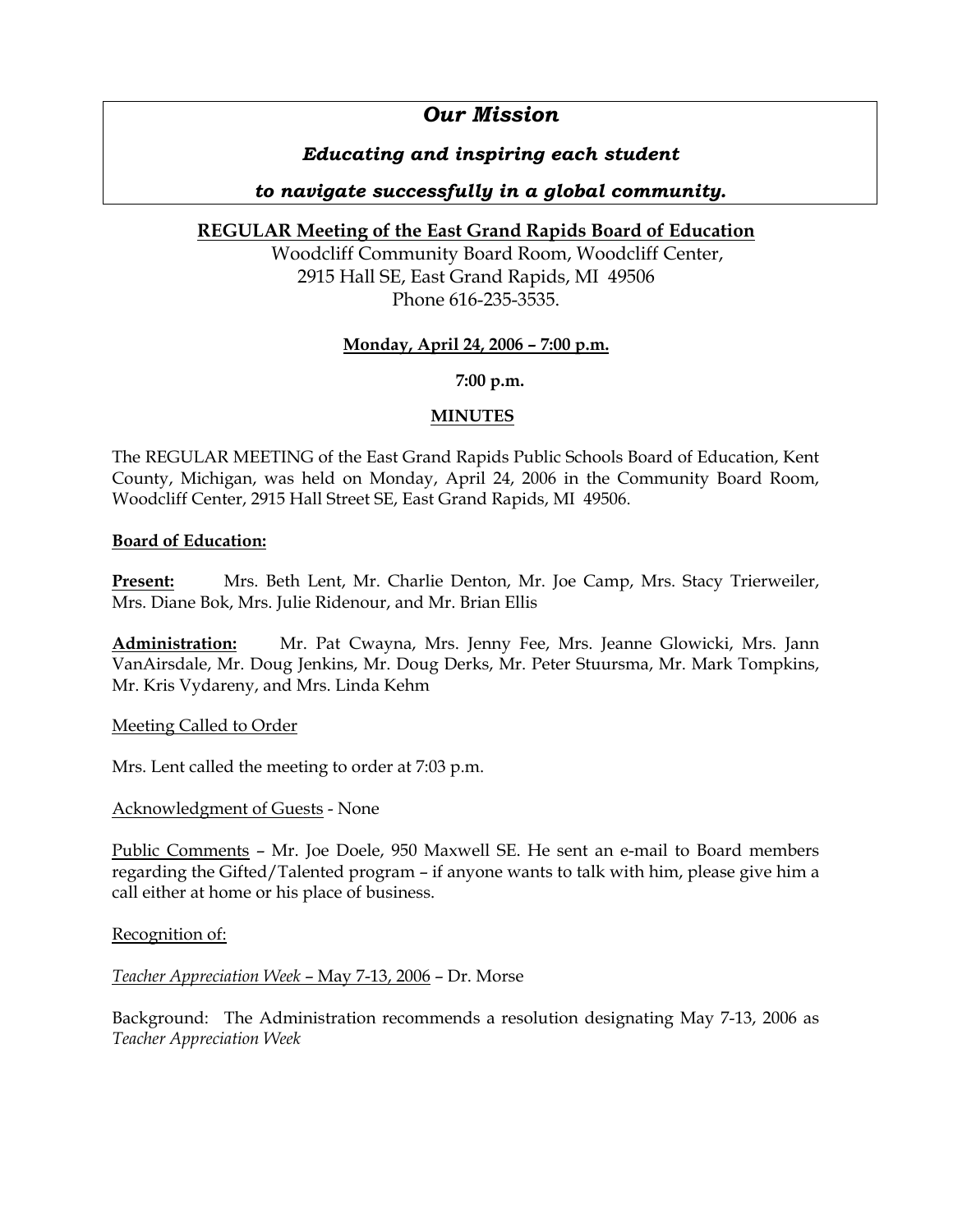### *Parent and Volunteer Appreciation Week* – May 1-6, 2006 - Dr. Morse

Background: The Administration recommends a resolution designating May 1-6, 2006 as East Grand Rapids Schools *Parent and Volunteer Appreciation Week* to show appreciation to our students' parents and our volunteers.

Mrs. Bok moved to recognize the teachers and parents and volunteers mentioned above and to thank them for their work with our children. Mrs. Trierweiler seconded the motion. Motion passed 7-0.

PTA Legislative Committee Members – Mrs. Winnie Brinks and Mrs. Rita Maddox reported on the efforts of the Legislative Committee over the past school year. Mrs. Maddox stated that she has turned over the reins to Mrs. Brinks, who, she feels, will do a wonderful job. Mrs. Lent thanked Mrs. Maddox for her work and dedication on this committee. Dr. Morse, Mrs. Lent and Mr. Denton presented her with a certificate and flowers.

Communications to and from the Board - None

High School Student Council President's Report – Mr. Nathan Stevens

Mr. Nathan Stevens will be the Student Council Board president for 2006-2007. Mr. Stevens stated the class projects are identified and will begin soon. Prom will be May 13<sup>th</sup> at St. Nicholas Church. Student Council will be purchasing food and beverages for Teacher Appreciation day.

EGREA President's Report - Mrs. Nancy McSkimming

Mrs. McSkimming was not available to give a report.

#### *Action Items - Consent Agenda:*

| Background: | In order to save time during the meeting, we are using a Consent |
|-------------|------------------------------------------------------------------|
|             | Agenda. Items in the Consent Agenda include those that are       |
|             | routine or have been previously discussed by the Board of        |
|             | Education. Any Board Member may request to have any item         |
|             | removed for a separate discussion and vote.                      |

Recommendation: Motion to approve items in the Consent Agenda Numbers 8 through  $16$ .

Approval of a Foreign Exchange Student from South Korea (Enclosure #8)

- Background: The High School Administration recommends that foreign exchange student, Hyun-A Kim, from South Korea, be approved for enrollment at East Grand Rapids High School during the 2006-07 school year.
- Recommendation: Motion to approve the recommendation by the administration that Hyun-A Kim from South Korea be enrolled at East Grand Rapids High School for the 2006-07 school year.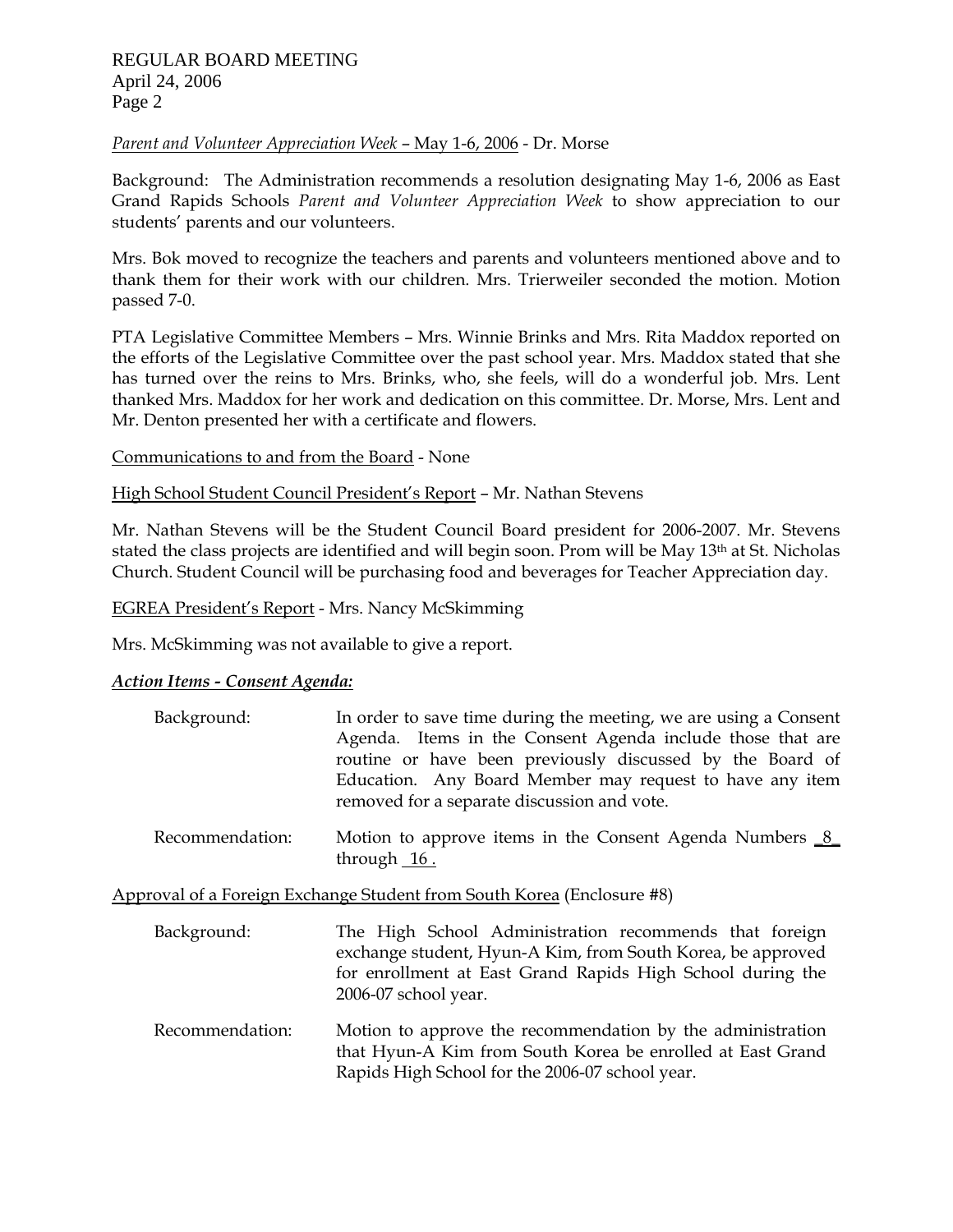Second Reading and Approval of Revised Policy #8383 (Procedures for Discipline) (Enclosure #9)

| Background: | The Board had a first reading of revised Policy #8383 (Procedures |
|-------------|-------------------------------------------------------------------|
|             | for Discipline) at the Board of Education meeting on March 27,    |
|             | 2006.                                                             |

Second Reading and Approval of Revised Policy #8390 & #8390R (Suspension Procedures) (Enclosure #10)

 Background: The Board had a first reading of revised Policy #8390 and #8390R (Suspension Procedures) at the Board of Education meeting on March 27, 2006.

Second Reading and Approval of Revised Policy #8335 & #8335R (Unlawful Substances and Other Criminal Acts) (Enclosure #11)

 Background: The Board had a first reading of revised Policy #8335 and #8335R (Unlawful Substances and Other Criminal Acts) at the Board of Education meeting on March 27, 2006.

Approval of Minutes of REGULAR MEETING of 3/27/06 (Enclosure #12)

Approval of Minutes of SPECIAL MEETING of 3/27/06 (Enclosure #13)

Approval of Minutes of SPECIAL MEETING of 4/12/06 (Enclosure #14)

Approval of Minutes of SPECIAL MEETING of 4/17/06 (Enclosure #15)

Approval of Payment of Bills for March 2006 (Enclosure #16)

Mrs. Camp moved to approve Consent Agenda Items #8-16. Mrs. Trierweiler seconded the motion. Motion passed 7-0.

#### *Other Action Item*s:

Acceptance of Grants from the East Grand Rapids Schools Foundation (Enclosure #17)

At the East Grand Rapids Schools Foundation meeting, the Foundation board awarded the spring grants. Ted Gedra from the EGR Foundation presented the information.

Mrs. Bok moved to accept the grants awarded by the East Grand Rapids Schools Foundation as listed in Enclosure #17 and to thank the Foundation for its generous support of East Grand Rapids Schools. Mrs. Trierweiler seconded the motion. Motion passed 7-0.

Second Reading and Approval of Revised Policy #8320 & #8320R (Student Use of Electronic Communications Devices) (Enclosure #18)

The Board had a first reading of revised Policy #8320 and #8320R (Student Use of Electronic Communication Devices) at the Board of Education meeting on March 27, 2006. Changes were recommended and have been made to this policy.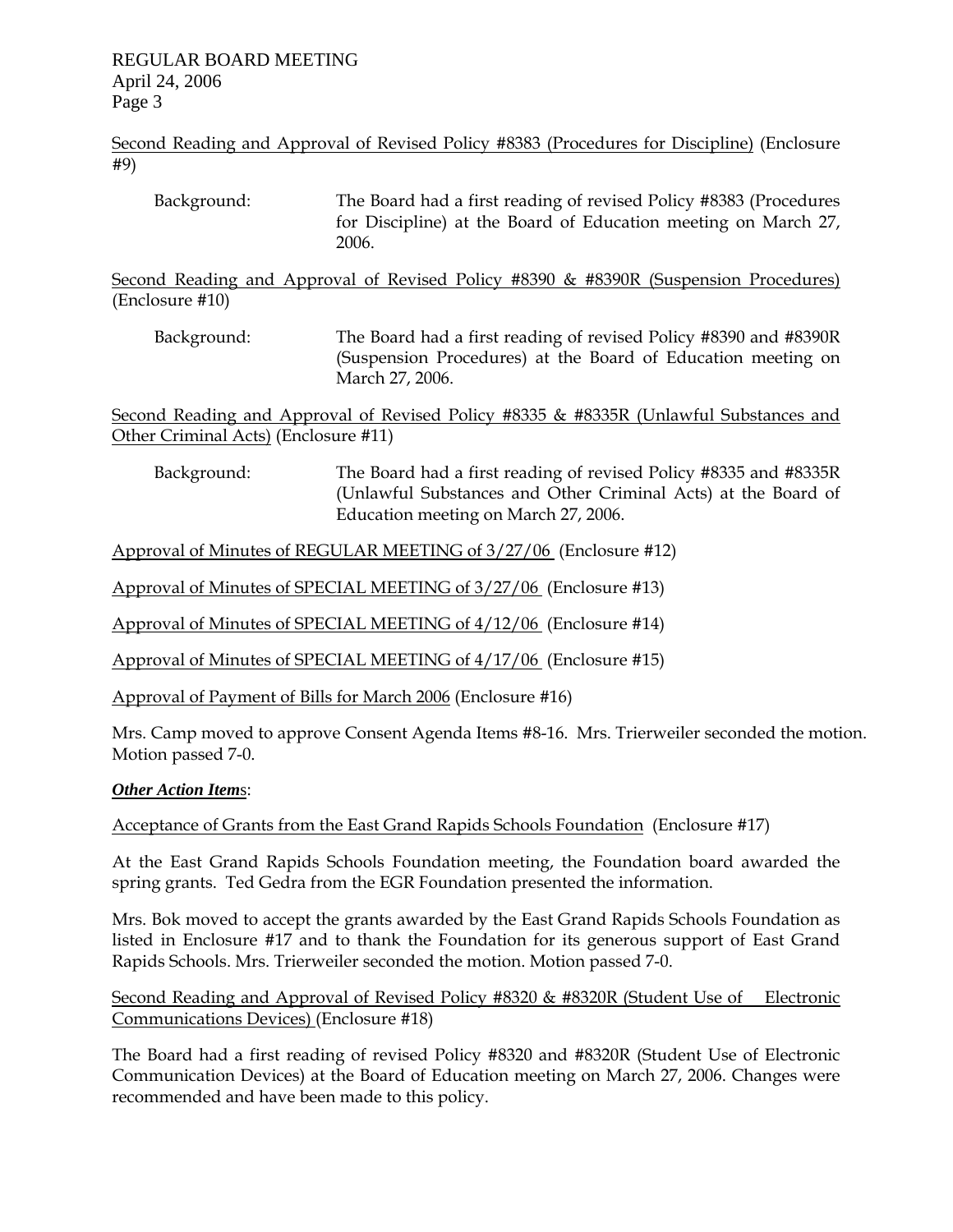Mr. Denton moved to approve the revised Board Policy #8320 and #8320R (Student Use of Electronic Communications Devices) as recommended by the Board Policy Committee and the Superintendent. Mrs. Bok seconded the motion. Motion passed 7-0.

Second Reading and Approval of New Policy #4060 (Energy Management Conservation) (Enclosure #19)

The Board had a first reading of a new Policy #4060 (Energy Management Conservation) at the Board of Education meeting on March 27, 2006. Changes were recommended and have been made to this policy.

Mrs. Ridenour moved to approve new Board Policy #4060 (Energy Management Conservation) as recommended by the Board Policy Committee and the Superintendent. Mr. Camp seconded the motion. Motion passed 7-0.

### Acknowledgement of Rule Revision for Policy #2070R (School Superintendent) (Enclosure #20)

Board Policy #2070 and Rule #2070R are not consistent in the experience requirement. The Policy Committee recommends that the rule be changed to be consistent with the requirements as set forth in Policy #2070.

#### *Administrative Reports:*

### Superintendent

Dr. Morse announced that Mrs. Glowicki was on Radio Black/White 1230 AM this morning speaking about diversity. He stated that she did a great job.

All of the Board, Administrators and parents are encouraged to write and express concern to the Legislature regarding taking part of the school aid fund for other parts of the State budget. More information to come later this week.

Dr. Morse stated that the administration is in negotiations with the teachers and support staff. He hopes to have new contracts ready for Board approval sometime in May. He reminds everyone that the calendar is part of the teacher negotiations and he hopes to have a calendar finalized soon.

#### Assistant Superintendent of Business

Budget Update – Mr. Derks stated that Mr. Philipps would be bringing an amendment to the Board in May. Mr. Derks says that he anticipates a balanced budget for next year.

## Assistant Superintendent of Instruction

Differentiation – Mrs. Glowicki presented an overview of the differentiation training. She said that we currently are offering Tier 1 and Tier 2 and will be ongoing with Tier 3. There will be several summer sessions available, which may include a session for secondary teachers only.

Gifted/Talented Brochure – Mrs. Glowicki passed out copies of the new Gifted/Talented brochure. This has been a work in progress for quite some time and is now ready for distribution. Mrs. Glowicki stated that we have many "high flyers" in this school district and this will help everyone (parents, teachers, staff and administrators) understand the expectations and services provided. The brochure will also be posted on our website.